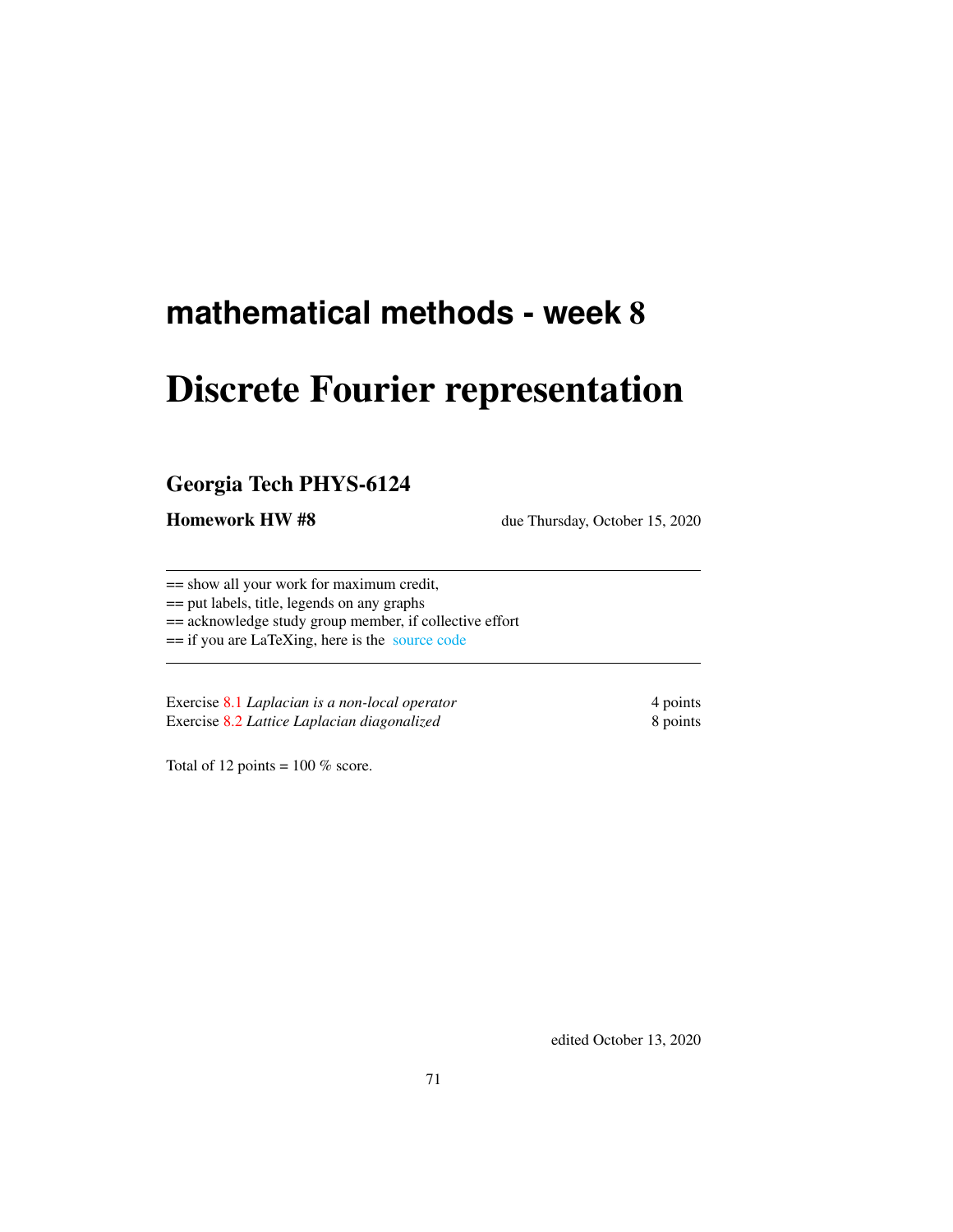Week 8 syllabus Tuesday, October 5, 2020

Discretization of continuum, lattices, discrete derivatives, discrete Fourier representations.



**Applied math version:** how to discretize derivatives: ChaosBook [Appendix A24 Deterministic diffusion](http://ChaosBook.org/chapters/ChaosBook.pdf#appendix.X) Sects. A24.1 to A24.1.1 *Lattice Laplacian*.

The fastest way to watch this week's lecture videos is by letting YouTube run the [course playlist \(click here\):](https://www.youtube.com/watch?v=S49LedVJbMo&list=PLVcaOb64gCp-J115RvfOhE1Yb4s584Mho&index=55)

*Lattice discretization, lattice state*

*Lattice derivative*

- *Shift operator: the generator of discrete translations*
	- *Discussion: Shift matrix must have the periodic b.c.; Derivative being nonlocal is easiest to grasp on discrete lattice. It's so easy to make errors in the continuum formulation.*
- *Derivative is a linear operator*
- *Lattice Laplacian*
- *Derivative is a non-local operator*
	- *Discussion: Lattice discretization; What if geometry is not flat in all directions, but spherical? What about General Relativity? Life's persistent questions, skated around.*
	- *Discussion: What is a derivative? Hypercubic lattice is a graph, with nodes connected by links. Every graph has a notion of derivative associated with it; in particular a Laplacian. I was not allowed to say "Laplacian" here, as I have not gotten to defining it in my lecture at that point...*
- A periodic lattice as the simplest example of the theory of finite groups: ChaosBook [Sects. A24.1.2 to A24.3.1.](http://ChaosBook.org/chapters/ChaosBook.pdf#section.X.1)

ChaosBook [Example A24.2](http://ChaosBook.org/chapters/ChaosBook.pdf#section.X.6) *Projection operators for discrete Fourier representation.*

ChaosBook Example A24.3 *'Configuration-momentum' Fourier space duality.*

- *Have symmetry? Use it!*
	- *Rant: Symmetrize you must. Karl Schwarzschild found his exact solution in 1915, a month after the publication of Einstein's theory of general relativity, while serving on a World War I front.*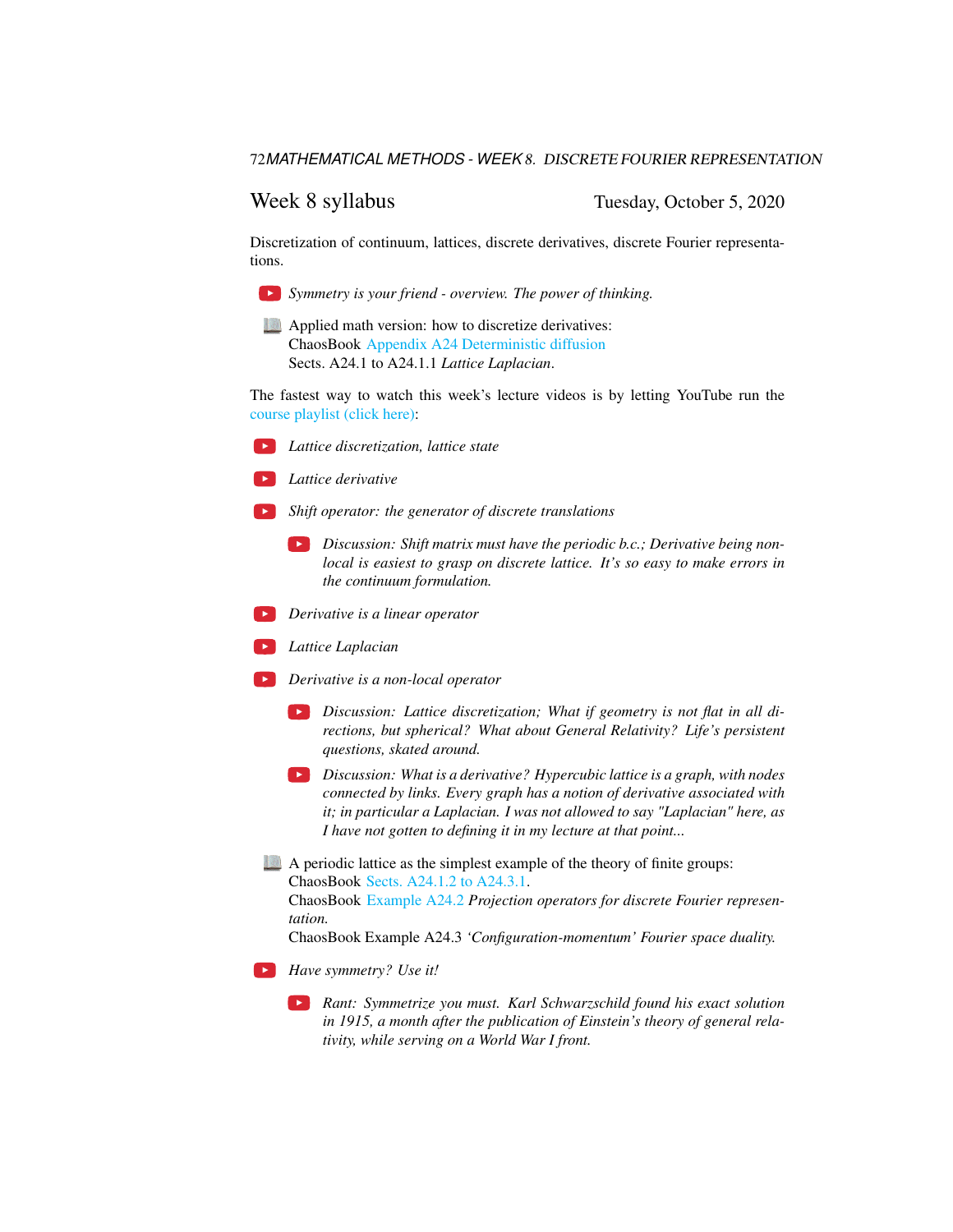### EXERCISES 73

- *Have symmetry? Go to "eigen"subspace! Fourier decomposition of a 2-sites periodic lattice.*
- *Periodic lattices*
- *Fourier eigenvalues*
- *Discrete Fourier representation*
- *Laplacian in Fourier representation*
- *Propagator in Fourier representation*
- *A meta truth; We live in The Matrix; Fourier transformation is just a matrix*

### Optional reading

- A theoretical physicist's version of the above notes: *Quantum Field Theory a cyclist tour*, Chapter 1 *[Lattice field theory](http://chaosbook.org/FieldTheory/QMlectures/lectQM.pdf#chapter.1)* motivates discrete Fourier representations by computing a free propagator on a lattice.
- *Quantum Mechanics in a box: Sometimes it is simplest to impose the periodic b.c. on a localized solution, than relax it towards the correct (infinite extent) continuum solution.*
- *Group theory voodoo*
- *Rocket science needs complex numbers; Why Fourier? Digital image processing!*
- *Roger Penrose gets Nobel Prize. How David Ritz Finkelstein and Roger Penrose met, and exchanged their lives' paths.*

## **Exercises**

<span id="page-2-0"></span>8.1. Laplacian is a non-local operator.

While the Laplacian is a simple tri-diagonal difference operator, its inverse (the "free" propagator of statistical mechanics and quantum field theory) is a messier object. A way to compute is to start expanding propagator as a power series in the Laplacian

<span id="page-2-1"></span>
$$
\frac{1}{m^2 \mathbf{1} - \Delta} = \frac{1}{m^2} \sum_{n=0}^{\infty} \frac{1}{m^{2n}} \Delta^n.
$$
 (8.1)